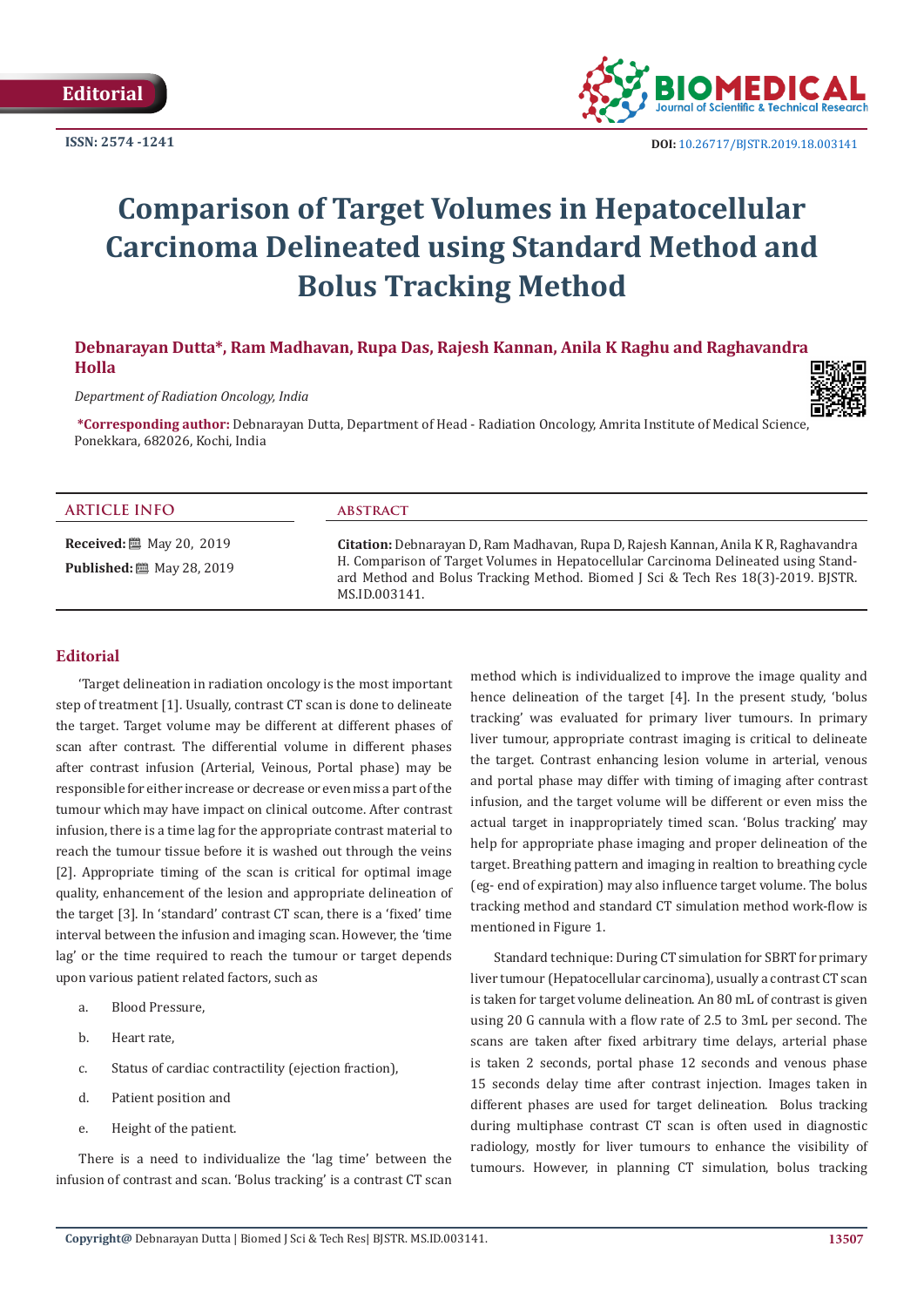method is not usually applied. In high dose per fraction short course treatment (stereotactic radiosurgery) for primary liver tumours we considered triphasic CT simulation using 'bolus' tracking for appropriate delineation of target volume. Bolus tracking technique: CT scans were acquired using 4D CT simulator GE OPTIMA 580WRT with 16 slice large bore size of 80 cm and flat couch [5].



**Figure 1:** Schematic presentation of conventional CT simulation & simulation with 'bolus tracking' in primary liver tumours.

Initially 80 mL of contrast is injected using 18 G cannula at a flow rate of 4 mL per second. The slice thickness used is 1.25 mm. 'Bolus' tracker or Smart Prep RX is placed at descending aorta (Figure 2). Bolus tracking software trigerred scans of liver were taken at 5 seconds, 15 seconds and 30 seconds following aortic enhancement corresponding to aortic, portal and venous enhancement phases of liver (Figure 3). These scans were initiated at the end of exhale. Arterial phase was initiated (triggered) when the contrast reaches the bolus tracker. Triggering of arterial phase was done by bolus tracker and predifined Houndsfield unit. Veinous phase and portal phase was initiated at 15 sec and 30 sec after triggering of the scan. Bolus tracking mainly help in appropriate time (when the contrast reaches the bolus tracking region, defined by Hounds field unit change) for triggering the scan. Bolus tracking was well tolerated by our patients. The tumor enhancement and portal vein thrombus was appropriately visualized with bolus tracking.



**Figure 2:** Pictorial presentation of standard simulation and bolus tracking simulation method.



**Figure 3:** Comparison of target visualization with and without bolus tracking.